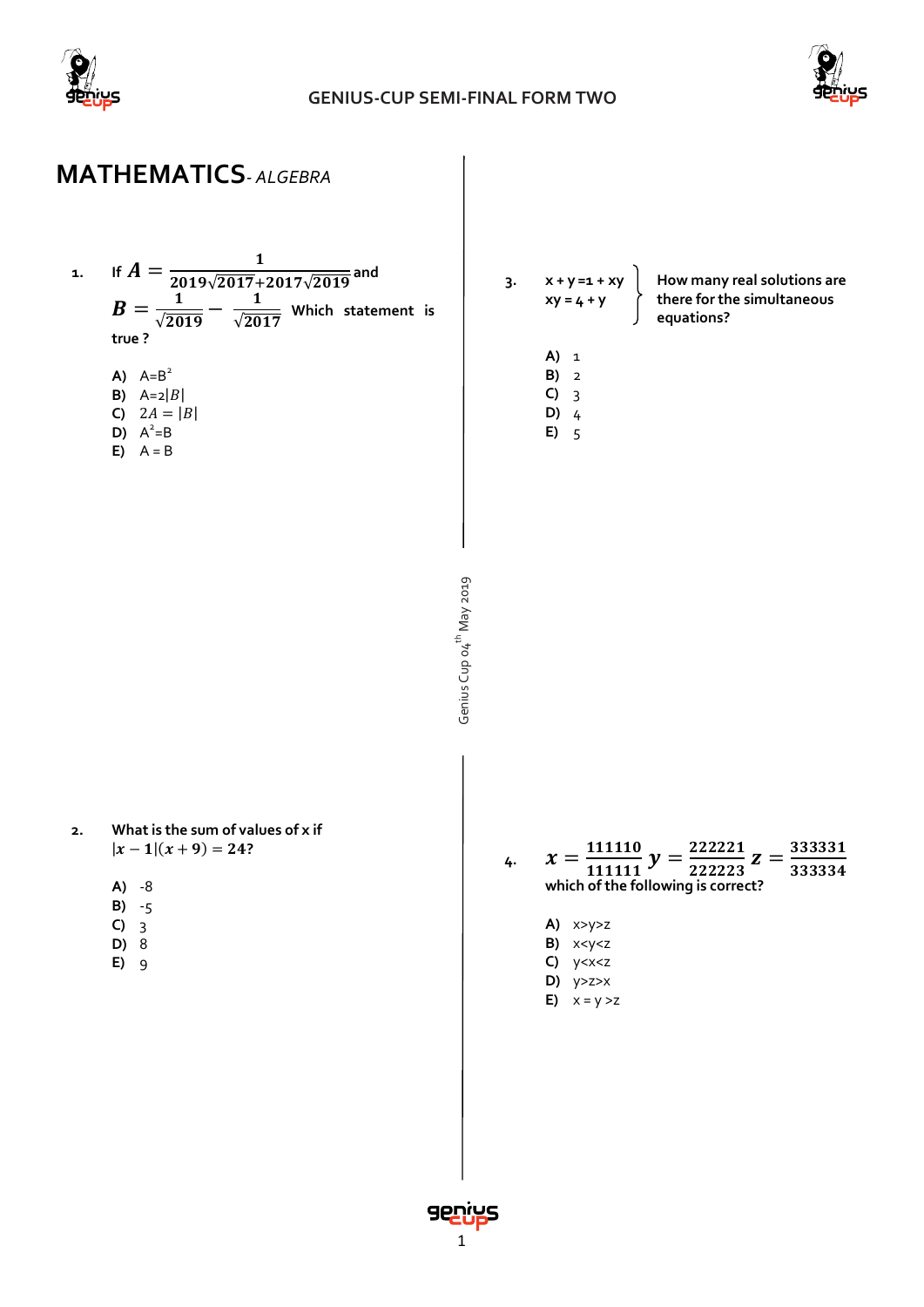



- **5. A man has 15 coins in his pockets. These coins are dimes and quarters that add up 2.4 dollars. How many quarters does the man have? ( Dime:10 cent, Quarter: 25 cent)**
	- **A)** 4
	- **B)** 5
	- **C)** 6
	- **D)** 8
	- **E)** 9
- **7. Divide me by 7 the reminder is 5. Divide me by 3 the reminder is 1 and my quotient is 2 less than 3 times my previous quotient. What am I?**
	- **A)** 25
	- **B)** 35 **C)** 40
	- **D)** 45
	- **E)** 50

- Genius Cup o4<sup>th</sup> May 2019 Genius Cup 04<sup>th</sup> May 2019
- **8. The equation**  $\frac{24x^2+25x-47}{ax-2} = -8x - 3 - \frac{53}{ax-2}$ **is true for all values of x**  $\neq \frac{2}{3}$  $\frac{2}{a}$ , where *a* is a constant.
	- **What is the value of** *a***?**
	- **A)** -8
	- **B)** -5
	- **C)** -3 **D)** -2
	- **E)** 2
- **6. When 4 is added to two numbers, the ratio is 5:6. When 4 is subtracted from the two numbers, the ratio is 1:2. What is the ratio of diffrence of the two numbers and sum of the two numbers?**
	- **A)** 1:7
	- **B)** 2:5
	- **C)** 3:8
	- **D)** 4:13
	- **E)** 13:5

2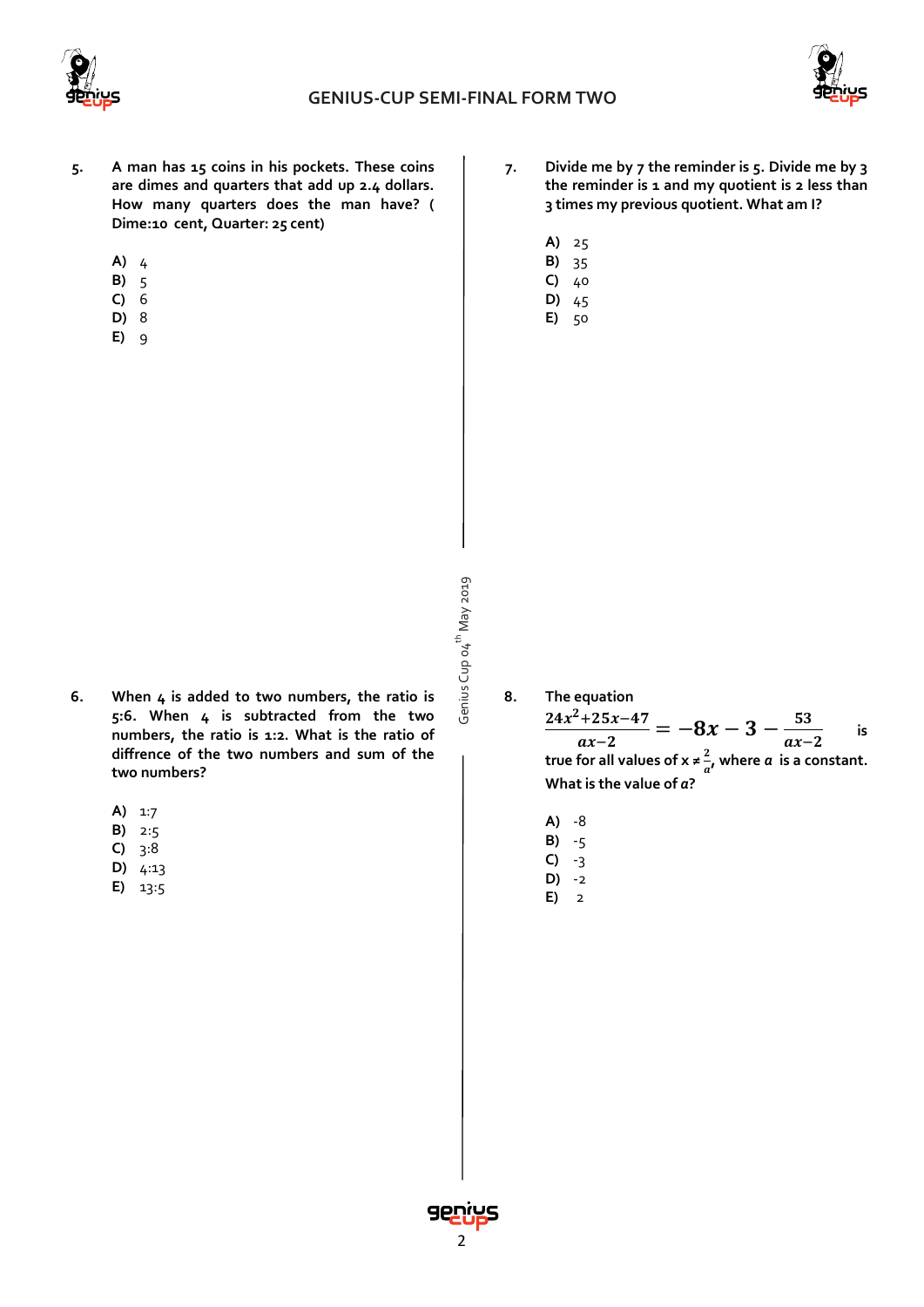





- A)  $3^{12}2^4$
- **B)** 3−122<sup>4</sup>
- **C)** 3<sup>12</sup>2−4
- **D)**  $3^{-12}2^{-4}$  $\overrightarrow{E}$  1
- 

Genius Cup o4<sup>th</sup> May 2019 Genius Cup 04<sup>th</sup> May 2019

#### **10. 1+2(1+2(1+2(1+2(1+2(1+2(1+2(1+2(1+2(1+2(1+2))) )))))))=?**

- **A)**  $2^{12} 1$
- **B)**  $2^{12} + 1$
- **C)**  $2^{11} 1$
- **D)**  $2^{10} + 1$
- **E)**  $2^8 + 1$

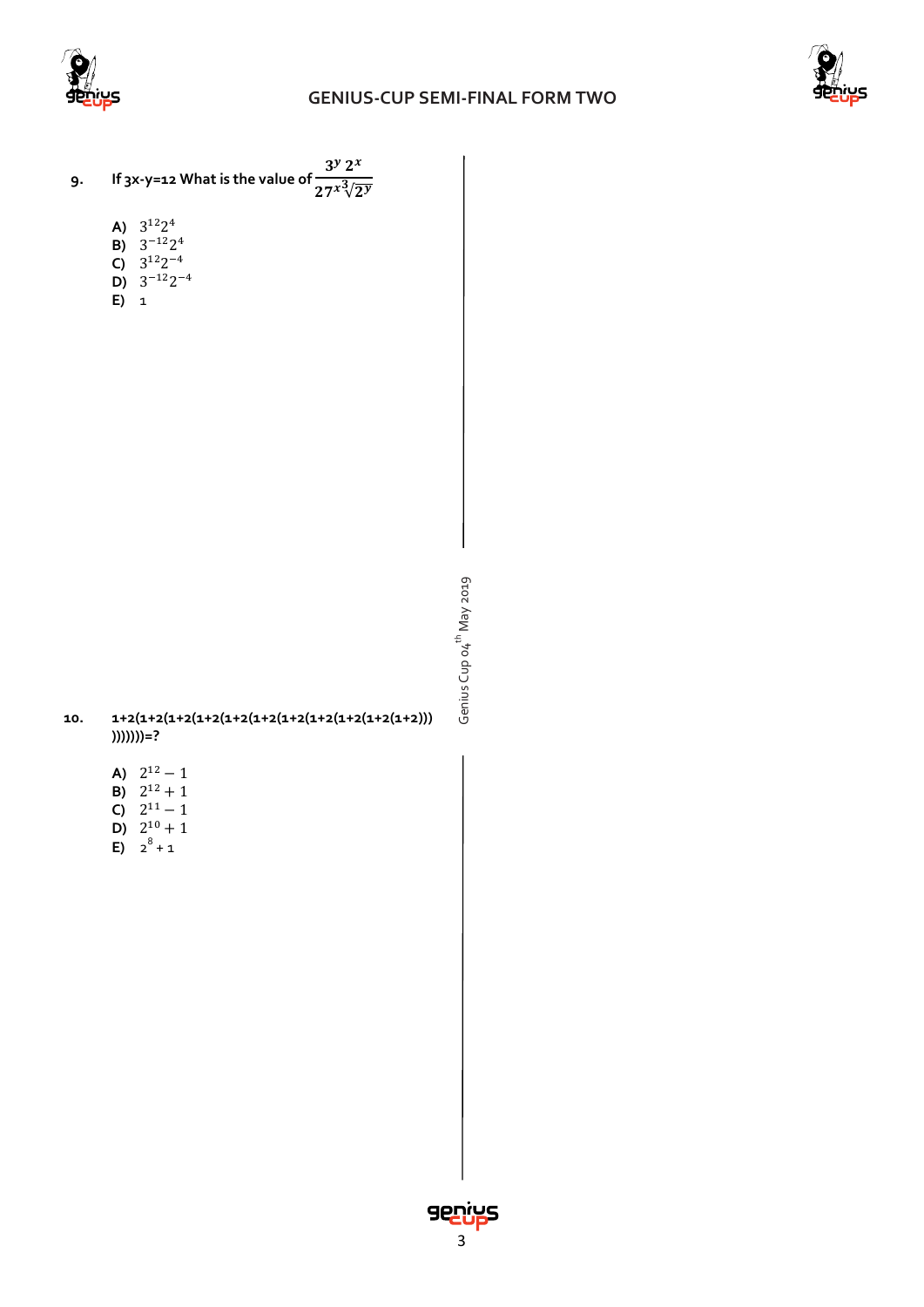



### **GEOMETRY**

**11. In triangle ABC, AD = DC, AB = BD**



- Genius Cup o4<sup>th</sup> May 2019 Genius Cup 04<sup>th</sup> May 2019
- **12. Ally has three sticks with lengths 2cm, 3cm and 5cm. He tried to make a triangle using these sticks. Which of the following is true?**
	- **A)** Information is not enough
	- **B)** He can make
	- **C)** It is impossible to make a triangle
	- **D)** He did not try
	- **E)** None of them is true

**13. Square ABGH and regular hexagon ABCDEF have a common side AB. What is**  $|BE|$  **if**  $|AB| = 2$ **cm?**



**14. In the figure, a circle and a semicircle is inscribed in a rectangle with sides 3**×**2. What is the area of the shaded region?**



- **A)**  $\pi + 3$
- **B)**  $2\pi + 2$
- **C)**  $\pi + 2$
- **D)**  $2\pi + 1$
- **E)**  $\pi + 1$

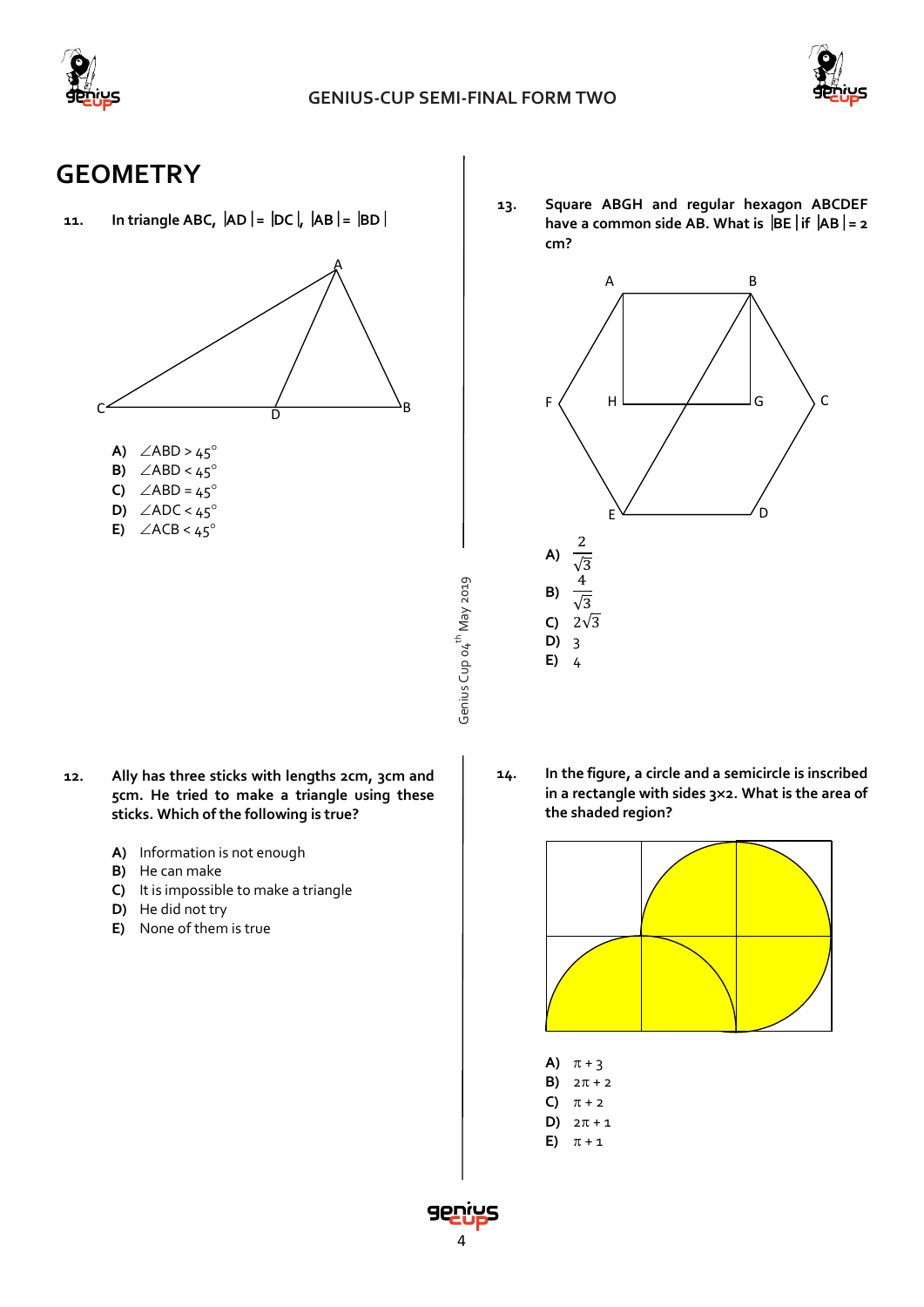

Genius Cup 04<sup>th</sup> May 2019

Genius Cup 04<sup>th</sup> May 2019



**15. Square ABGH and regular hexagon ABCDEF have a common side AB. What is** ∠**HGK?**



- **B)** 15°
- **C)** 20°
- **D)** 30°
- **E)** 40°
- **16. Rectangle ABDE and regular hexagon ABCDEF have common sides AB and ED. What is** ∠**AHB?**



- **A)** 15°
- **B)** 20°
- **C)** 30°
- **D)** 45° **E)** 60°

**17. Rectangle ABFG and regular pentagon ABCDE have a common sides AB. What is** ∠**EGA?**





**18. Three identical circles meet at their centers. What figure can you get if you join three centers by line segments?**



- **A)** An obtuse angled triangle
- **B)** An right angled triangle
- **C)** A scalene triangle
- **D)** An Equilateral triangle
- **E)** A circle

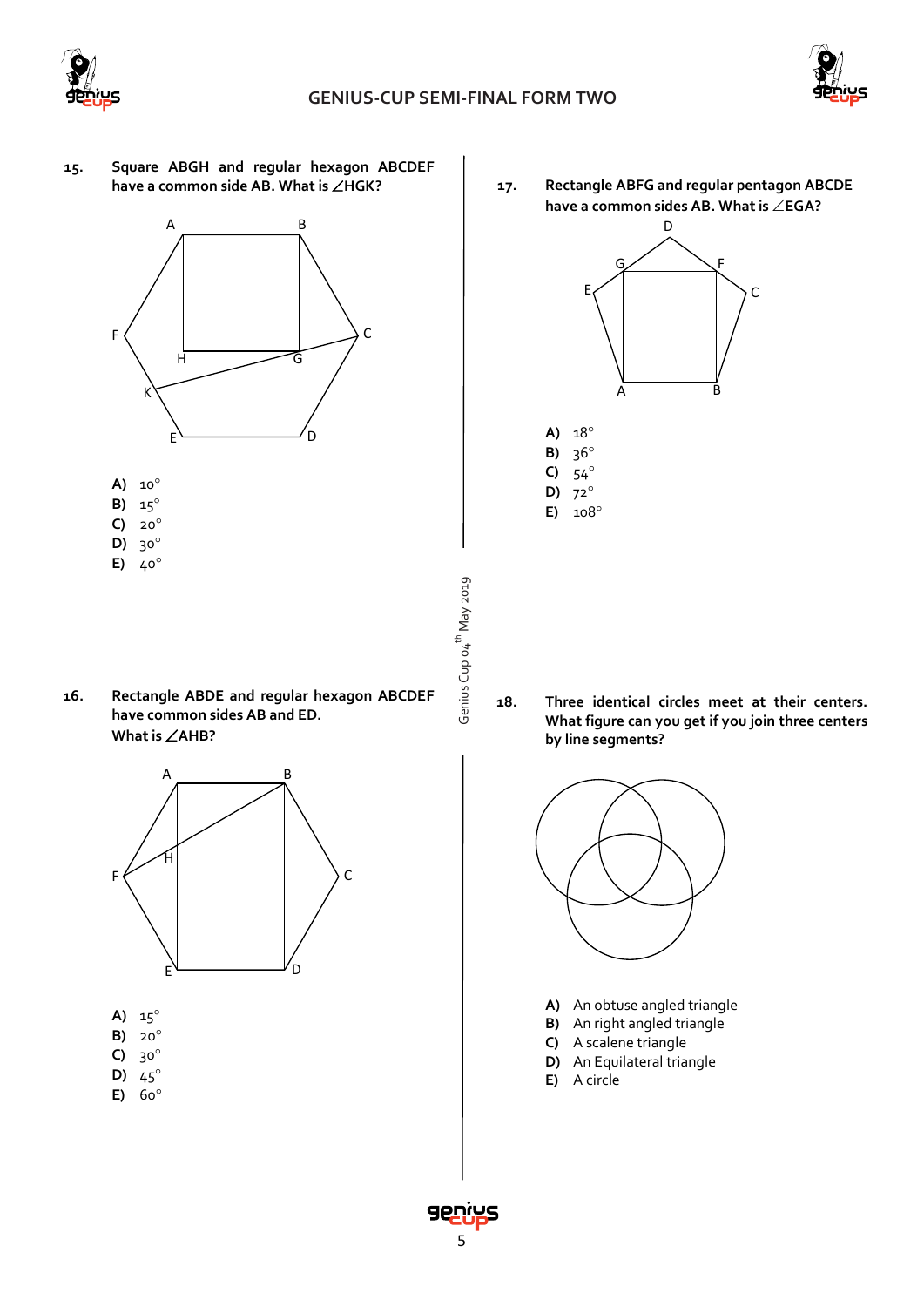



- **19. What is the percentage increase of an area of a circle if you increase the radius by 15%?**
	- **A)** 15%
	- **B)** 20%
	- **C)** 30%
	- **D)** 32%
	- **E)** 32.25%

Genius Cup o4<sup>th</sup> May 2019 Genius Cup 04<sup>th</sup> May 2019

- **20. A circular wire with radius 3cm is cut to make an equilateral triangle. The area of the equilateral triangle is :** 
	- A)  $\pi\sqrt{3}$
	- **B)**  $\pi^2\sqrt{3}$
	- C)  $3\pi$
	- **D)**  $\pi 2\sqrt{3}$
	- **E)**  $3\pi^2$

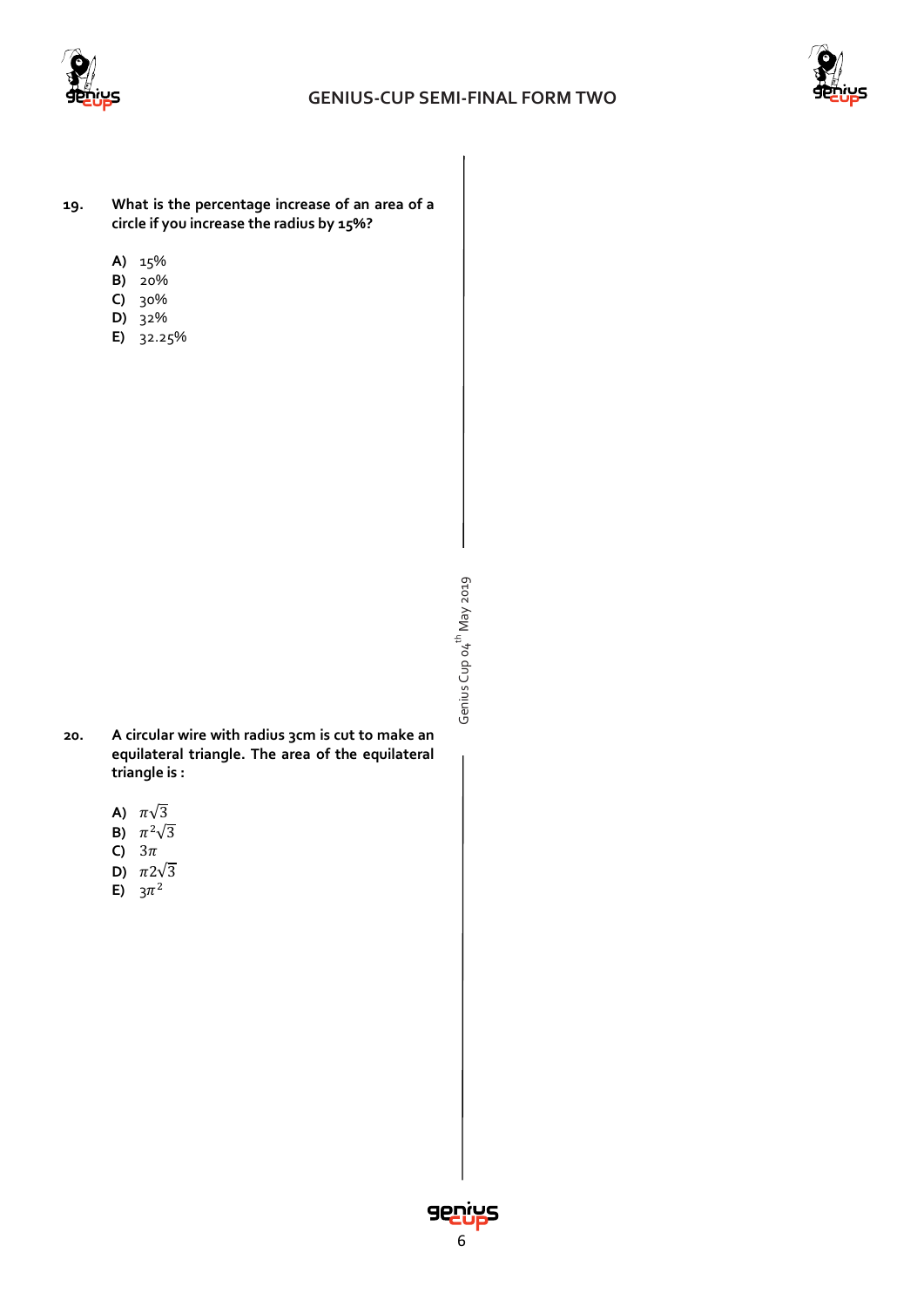



# **COMBINATORICS**

**21. How many parallelograms are there in the figure?**



- **A)** 36
- **B)** 32
- **C)** 18
- **D)** 9
- **E)** 6
- **23. What is the minimum number of vertices if you draw a figure with 6 sides do not cross each other?**
	- **A)** 3
	- **B)** 4
	- **C)** 5
	- **D)** 6
	- **E)** 7

- 
- 
- 
- 
- Genius Cup o4<sup>th</sup> May 2019 Genius Cup 04<sup>th</sup> May 2019
- **22. A sector is divided into 8 sectors. At the beginning one sector contains only one zero and the others contain one 1's . In each turn Hassan must choose zero and make it 1 but make its neighbors 0. If he continues with this process what number can he get in all sectors?**
	- **A)** All zero
	- **B)** All one
	- **C)** Only one 1
	- **D)** one 1 and zeros
	- **E)** None
- **24. How many 3-digit number with last digit 2 and divisible by 18?**
	- **A)** 9
	- **B)** 10
	- **C)** 11
	- **D)** 12 **E)** 16

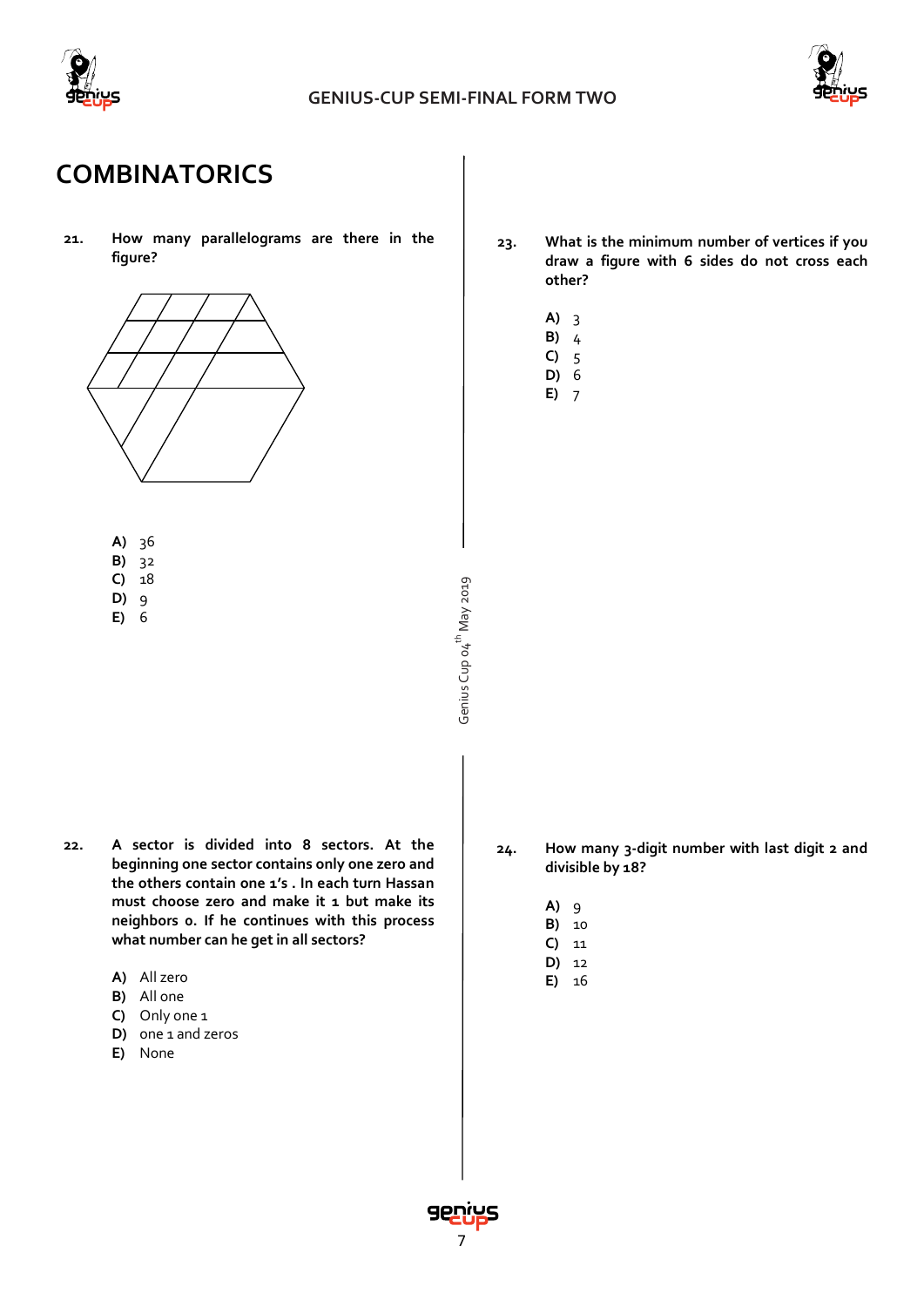



- **25. In how many ways can you paint 3**×**3 square by colors A,B,C such that each square must be painted by one color and adjacent squares are in different colors. When you rotate the figure through 90**°**, reflect in the midline the figure look same?**
	- **A)** 24
	- **B)** 18
	- **C)** 16
	- **D)** 12
	- **E)** 8
- **A)** 9
- **B)** 8
- **C)** 7 **D)** 2
- **E)** 29

- Genius Cup o4<sup>th</sup> May 2019 Genius Cup 04<sup>th</sup> May 2019
- **28. Victor has a book with 151 pages. He has to read his book in three days. He must read at least 50 pages and at most 80 pages in a day. In how many possible ways can he finish reading the book?**
	- **A)** 5
	- **B)** 4 **C)** 3

**D)** 2

- **E)** 1
- **26. Numbers from 1 to 20 written on a screen. Ridwan and Collins play a game. Ridwan starts first. He deletes any two numbers instead he writes their sum. Each players do so in their turns. In how many turns may they finalize the game?**
	- **A)** 21
	- **B)** 20
	- **C)** 19
	- **D)** 15
	- **E)** 10

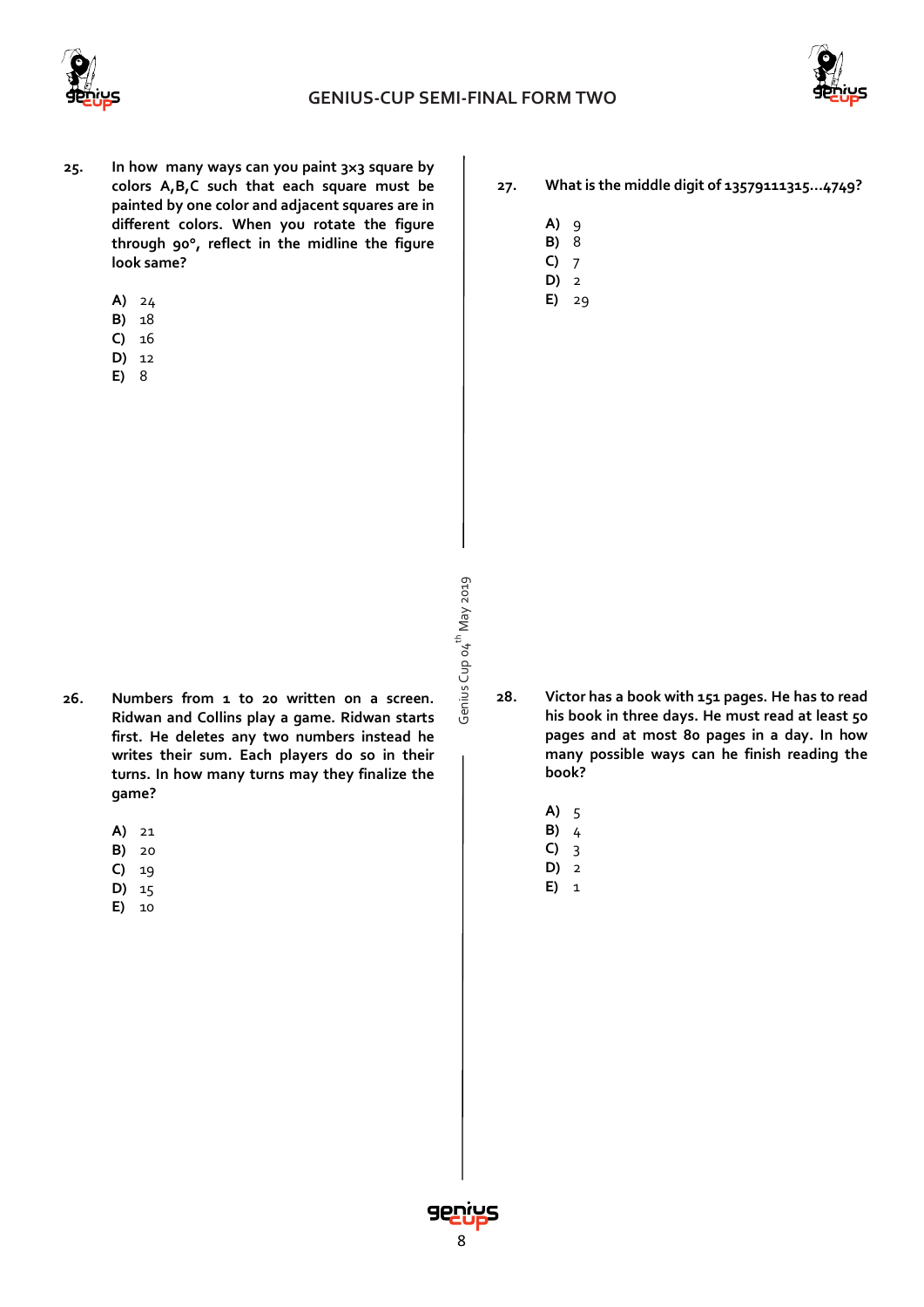

Genius Cup 04<sup>th</sup> May 2019

Genius Cup o4<sup>th</sup> May 2019



- **29. What is the maximum number of squares can you paint 3x3 square if you have two colors and you cannot paint two squares with a common point by the same colors?**
	- **A)** 12
	- **B)** 10
	- **C)** 8
	- **D)** 6
	- **E)** 4

- **30. Tanya is older than Eric. Cliff is older than Tanya. Eric is older than Cliff. At most how many of these statements can be true?**
	- **A)** 0
	- **B)** 1
	- **C)** 2
	- **D)** 3
	- **E)** paradox

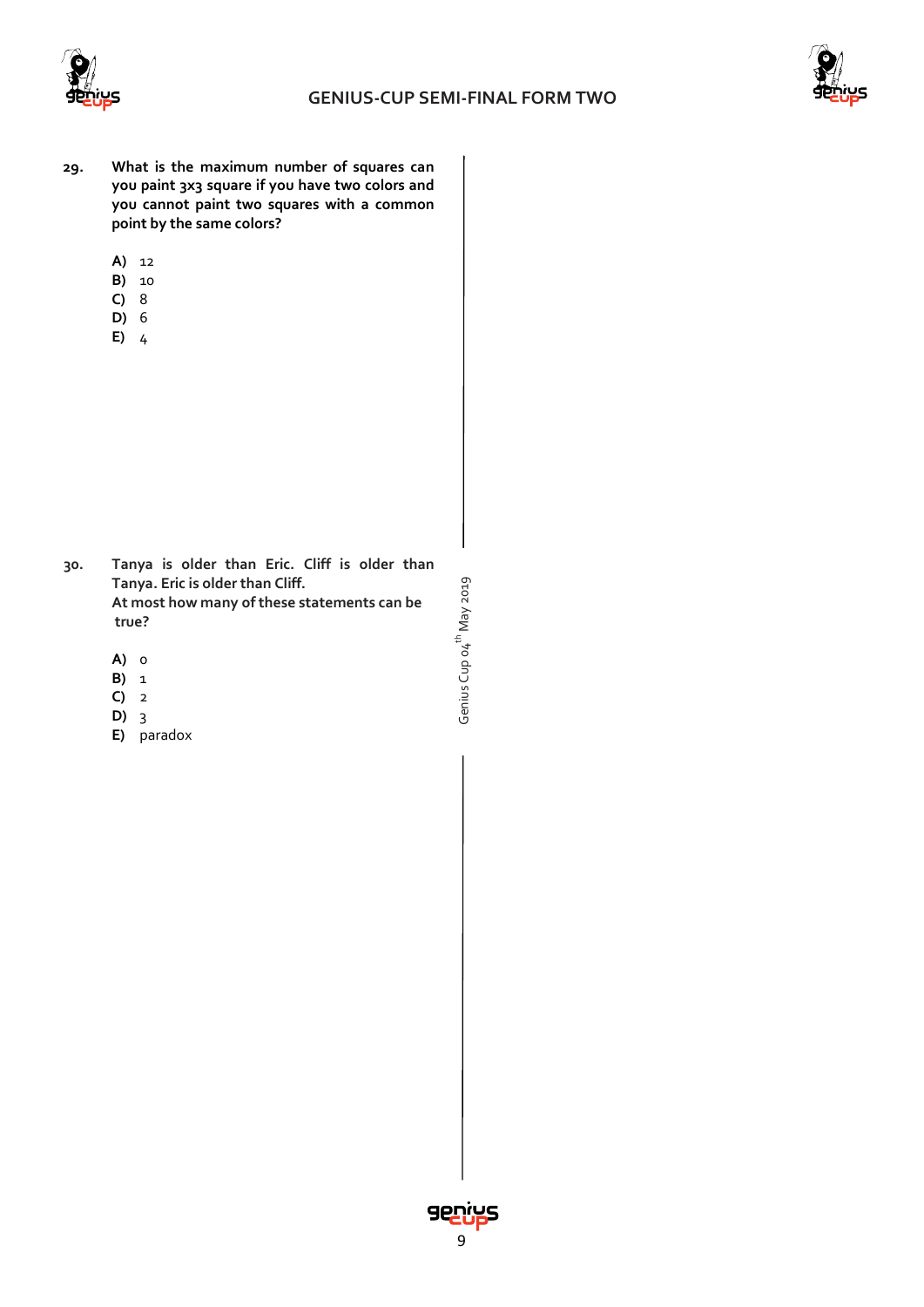



## **NUMBER THEORY**

- **31. Find the difference between LCM and GCD of 819 and 1092**
	- **A)** 3003
	- **B)** 2576
	- **C)** 546
	- **D)** 273
	- **E)** 91

**33. How many positive integers not exceeding 500 are multiples of 3 and 5 but not 4?** 

- **A)** 33
- **B)** 31
- **C)** 29
- **D)** 27 **E)** 25

- Genius Cup o4<sup>th</sup> May 2019 Genius Cup 04<sup>th</sup> May 2019
- **32. The sum of the digits of a three-digit odd number is 12. When first and last digits are reversed, the new number is 396 more than the original number. If the sum of the first and last digit is 10. What is the multiplication of the digits of this number ?**
	- **A)** 84
	- **B)** 42
	- **C)** 40
	- **D)** 36
	- **E)** 66
- **34. Six-digit number 81m34n is a multiple of 15. How many pairs of (m,n) can be found ?**
	- **A)** 5
	- **B)** 6 **C)** 7
	- **D)** 8
	- **E)** 9

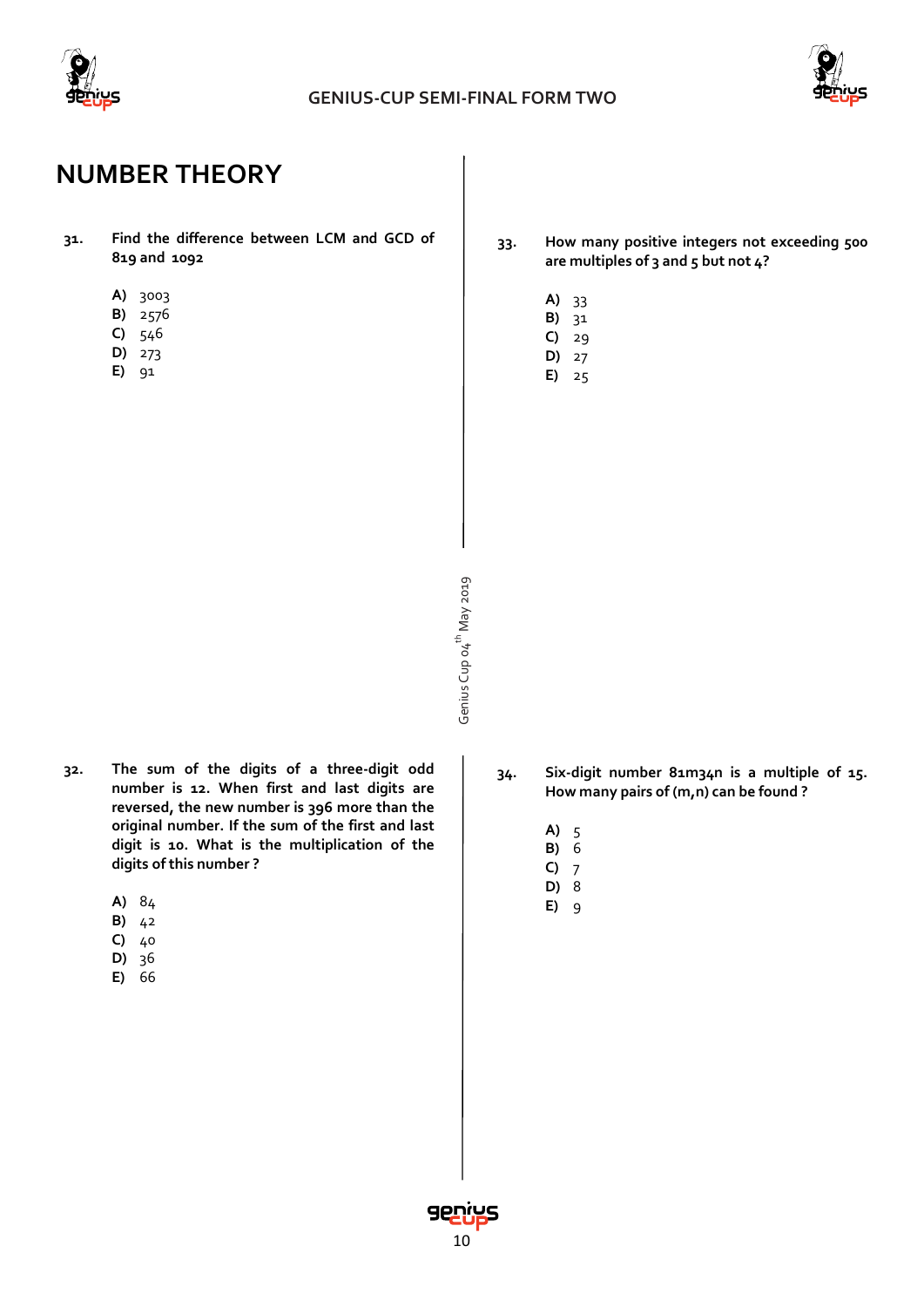



- **35. When 243 is divided by a natural number x, the remainder is 13. How many values of x are there?**
	- **A)** 8
	- **B)** 7
	- **C)** 5
	- **D)** 3
	- **E)** 2
- **37. From a number which is multiple of three with seven digits using digits 0, 5 and 7 only. You have to use 0,5 and 7 at least once and digit sevens will be 2 more than digit zeros what is the sum of all seven digits?**
	- **A)** 45
	- **B)** 42
	- **C)** 38 **D)** 36
	- **E)** 30

- Genius Cup o4<sup>th</sup> May 2019 Genius Cup 04<sup>th</sup> May 2019
- **36. If we copy the letters "GENIUSCUP" repeatedly ,we get "GENIUSCUPGENIUSCUPGENIUSCUP…."**

**What is the 2019th letter from the left?**

- **A)** G
- **B)** E
- **C)** N
- **D)** U
- **E)** S
- **38. In adding up two numbers, Marijani has mistakenly read the hundred digits '2' of the first number as '6' and the thousands digit '7' of the second number as '2'. If Marijani got 2019 as the result, what should be the correct sum of the two numbers?**
	- **A)** 2119
	- **B)** 3019
	- **C)** 3119
	- **D)** 4419
	- **E)** 7419

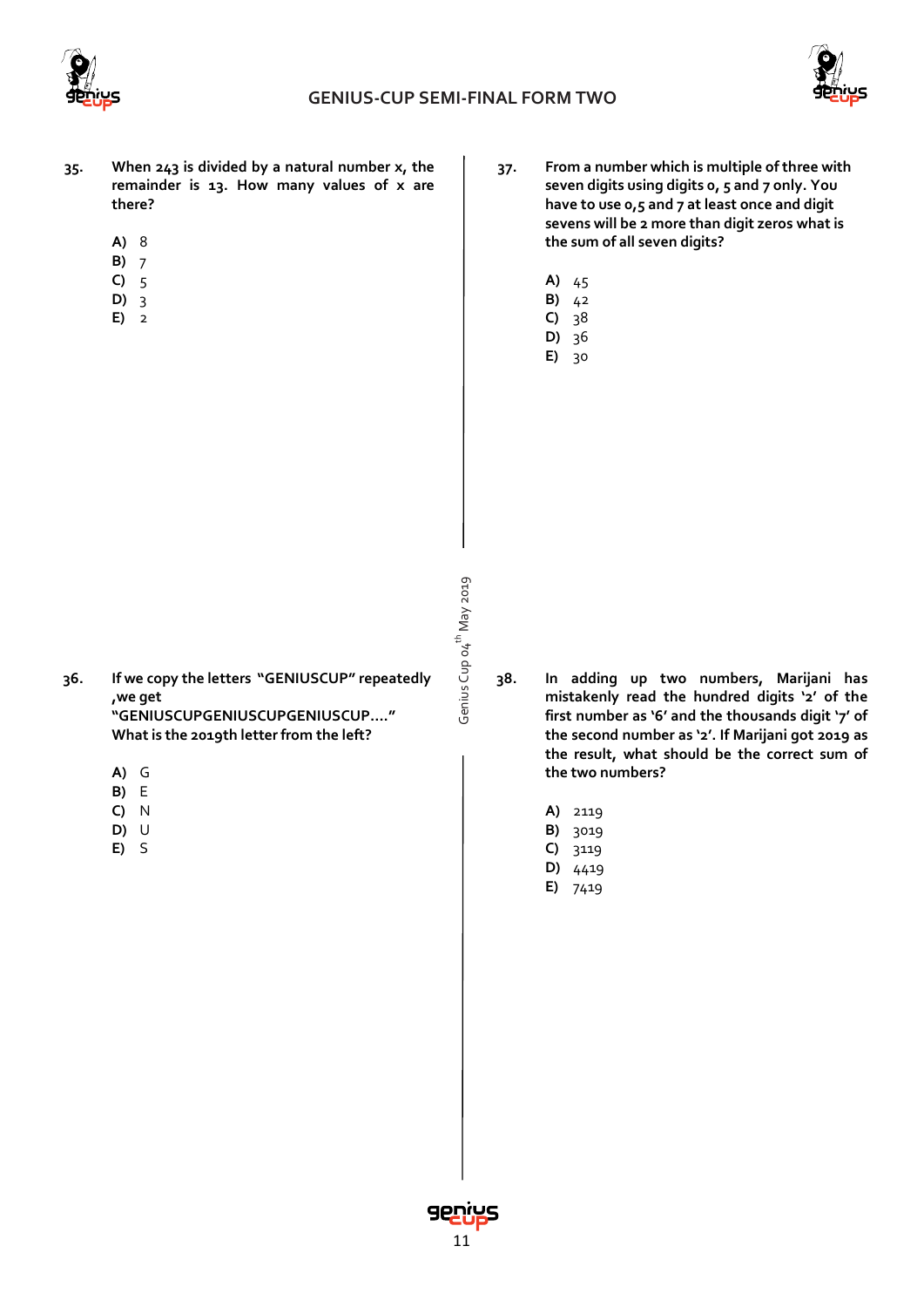



- **39. What is the number of 7 factors in this product 1**×**2**× **…** × **40 ?**
	- **A)** 3
	- **B)** 4
	- **C)** 5 **D)** 6
	- **E)** 7

- **40. The sum of two natural numbers x and y is 100, and the product of their greatest common divisor and their least common multiple is 2100.**  What is  $x - y$ ?
	- **A)** 10
	- **B)** 20
	- **C)** 30
	- **D)** 40
	- **E)** 50

Genius Cup o4<sup>th</sup> May 2019 Genius Cup 04<sup>th</sup> May 2019

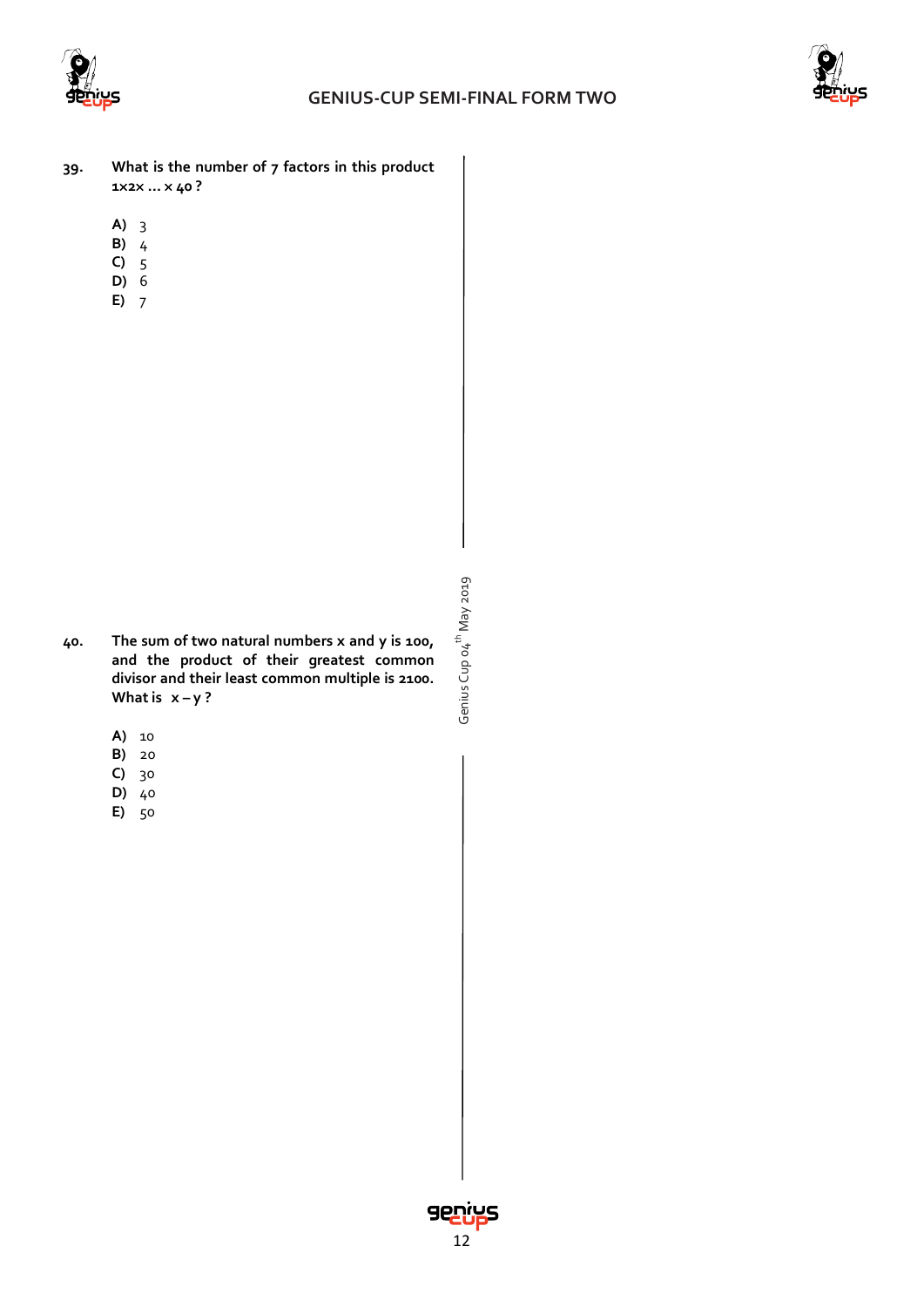

Genius Cup 04<sup>th</sup> May 2019

Genius Cup o4<sup>th</sup> May 2019



## **IQ**

### **MAGIC NUMBERS**

- $\triangleright$  Inside of the squares there are different numbers from 1 till 8
- $\triangleright$  Numbers becomes greater from up to down and right to left
- $\triangleright$  This figure for question 1 and 2.



**EXAMPLE :**

| 3 |   |   |
|---|---|---|
| 5 |   |   |
| 6 |   |   |
| 8 | 4 | 2 |

**41. If d=4 then find , h=?**

|--|--|

**B)** 3

**C)** 5 **D)** 6

**E)** 7

**42. When we arrange numbers according to the given rules above one of eight numbers should be placed exactly in a certain square. What square is that?**

**A)** a

**B)** b **C)** c

**D)** d

**E)** e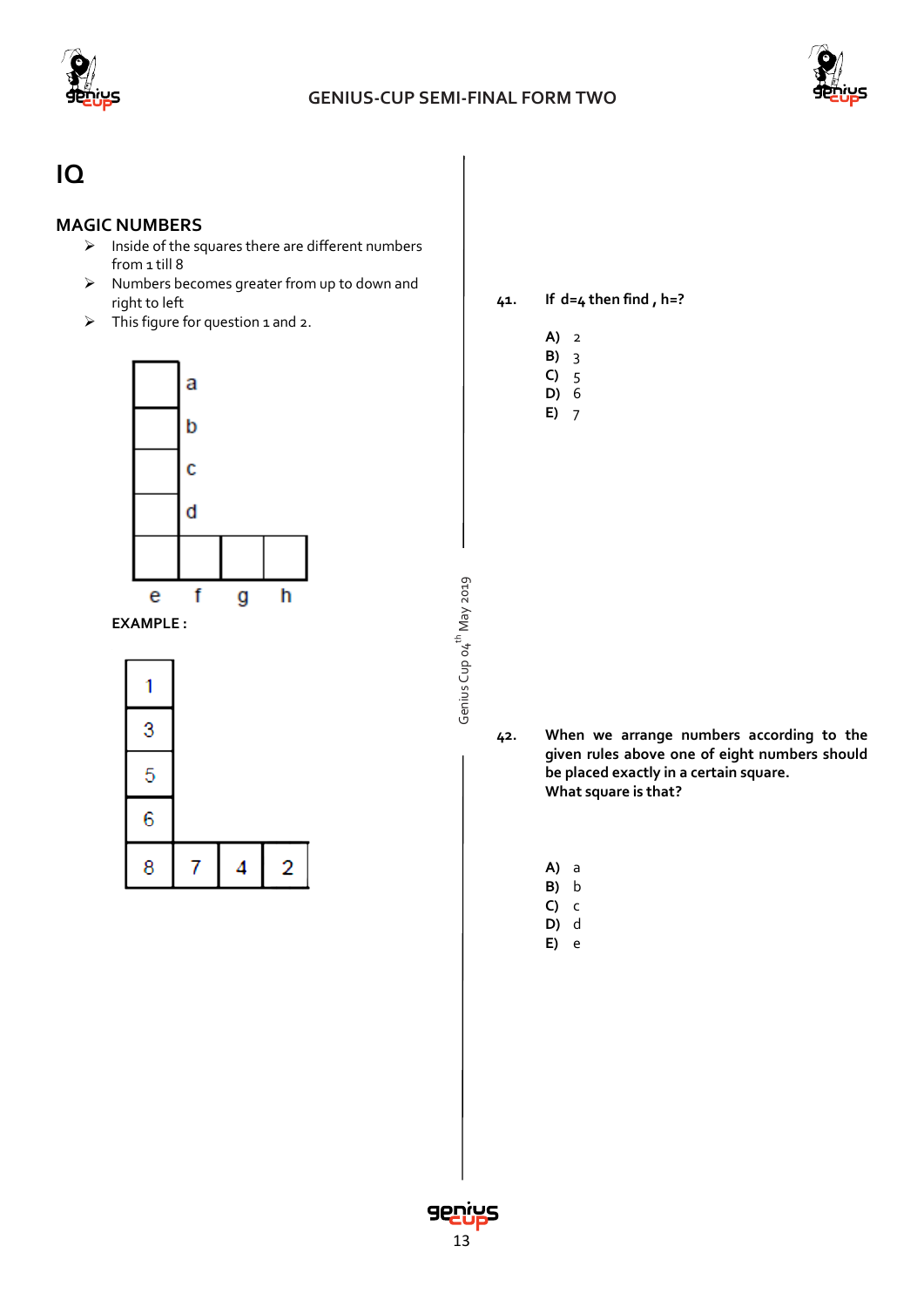



#### **NUMBER GAME**

RULES :

- $\triangleright$  Inside of the circles the numbers are written
- $\triangleright$  The numbers must be from 1 till the number of circles ( Eg: If there are 6 circles the numbers are 1 ,2,3,4,5,6 )
- $\triangleright$  All the numbers inside circles are different
- $\triangleright$  The sum of the numbers inside of the circles is written at each end of the lines. See example
- EXAMPLE



**43. What number should be placed for question mark?**



- **A)** 1 **B)** 2
- **C)** 3
- **D)** 4
- **E)** 5

**44. According to the given balance I and II , which group of masses , when place on the empty try in III , will make the scale balance ?**



**45. In the calculation below each letter represents different number ,then find the value of S+P=?**

|         | <b>KLM</b>     |
|---------|----------------|
| ×       | K <sub>6</sub> |
|         | MMM            |
| $+ KLM$ |                |
|         | SP6M           |
|         |                |

| A) | 3 |
|----|---|
| B) | 4 |
| C) | 5 |

**D)** 6 **E)** 7